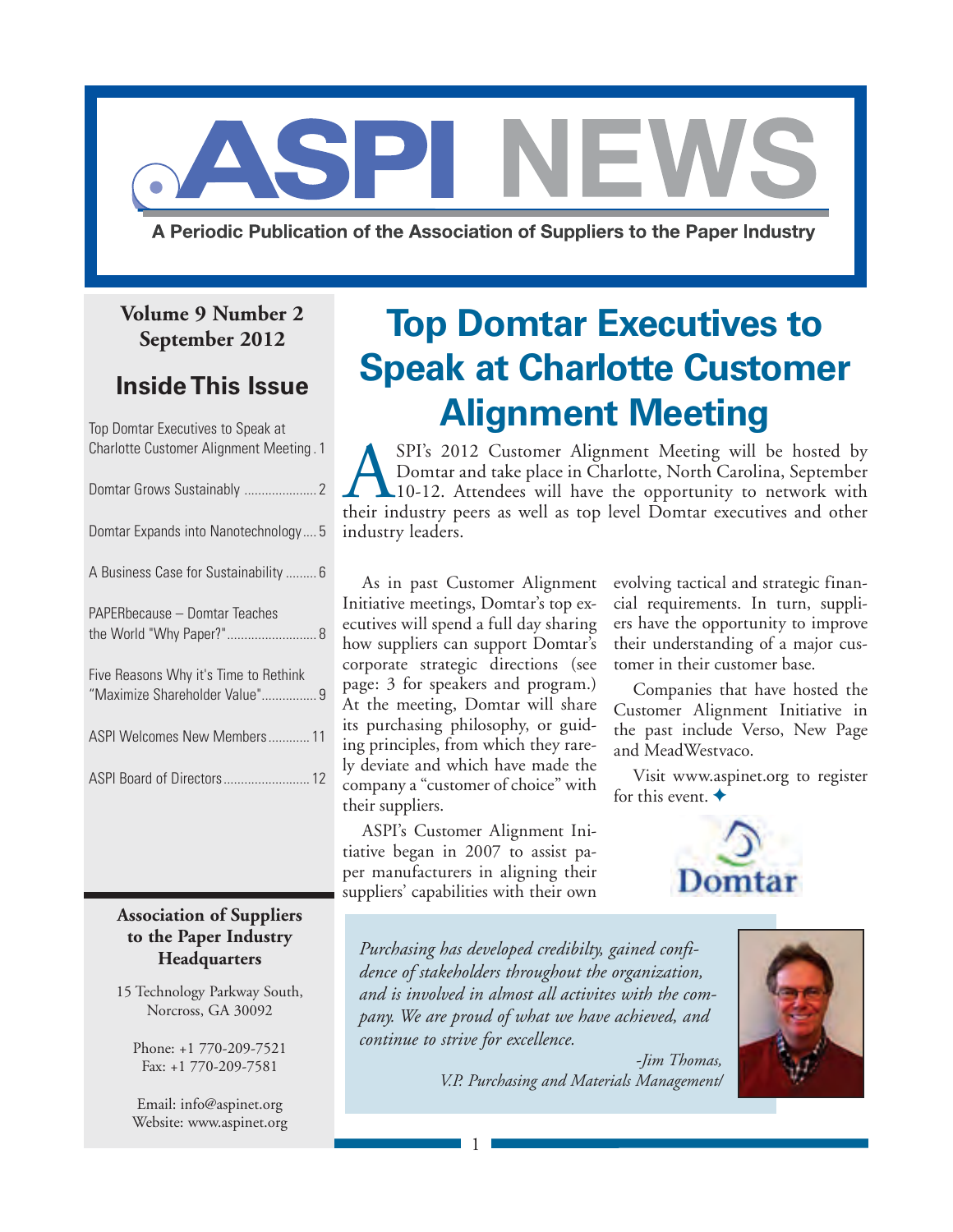### **Domtar Grows Sustainably: A Spotlight on the Host of the 20th Customer Alignment Initiative**

omtar, founded in 1848, has grown from an English company focused on preserving decaying lumber, to an international company of Pulp and Paper, Distribution and Personal care. With revenues of \$5.6 billion in 2011, Domtar is now the second largest integrated manufacturer and marketer of uncoated free sheet in the world.

In 2011, 85% of Domtar's revenue came from the Pulp and Paper segment, approximately 14% was from the Distribution segment, and approximately 1% was from the Personal Care segment, which was formed on September 1, 2011, with the acquisition of Attends.

### **Pulp and Paper**

Domtar produces 4.3 million metric tons of hardwood, softwood and fluff pulp each year. The majority of the pulp is consumed internally to manufacture paper and consumer products, with the balance being sold as market pulp. Domtar also purchases papergrade pulp from third parties, optimizing the logistics of their pulp capacity while reducing transportation costs.

Domtar is the largest integrated marketer and manufacturer of uncoated freesheet paper in North America. They have 10 pulp and paper mills with an annual paper production capacity of approximately 3.5 million tons of uncoated freesheet paper. Domtar's paper manufacturing operations are supported by 15 converting



and distribution operations including a network of 12 plants located offsite of paper making operations. Also, they have four manufacturing operations and one offsite converting and distribution operations and two stand-alone forms manufacturing operations. Approximately 78% of their paper production capacity is in the U.S., and the remaining 22% is located in Canada.

Domtar produces market pulp in excess of their internal requirements at their three non-integrated pulp mills in Kamloops, Dryden, and Plymouth as well as their pulp and paper mills in Espanola, Ashdown, Hawesville, Windsor, Marlboro and Nekoosa.

### **Distribution**

Domtar's distribution business involves the purchasing, warehousing, sale and distribution of various products and those of other manufacturers. These products include business, printing and publishing papers and certain industrial products. These products are sold to a wide and diverse customer base, which includes small, medium and large commercial printers, publishers, quick copy firms, catalog and retail companies and institutional entities.

Domtar's distribution business operates in the U.S. and Canada under a single banner and umbrella name, Ariva. Ariva operates throughout the Northeast, Mid-Atlantic and Midwest areas from 17 locations in the U.S., including 13 distribution centers serving customers across North America. The Canadian business operates in two locations in Ontario, in two locations in Quebec; and from two locations in Atlantic Canada.

### **Personal Care**

Domtar's Personal Care segment involves the manufacturing, sale and distribution of adult incontinence products.

The products are distributed in four channels: acute care, long-term care, home care, and retail. Attends operates in Greenville, North Carolina, Anevy, Sweden, and two distribution facilities in Scotland and Germany.

### **Domtar continues to transform**

Domtar has grown by continually refocusing its operations to accommodate the changing times and new technology.

Domtar is among the most costcompetitive papermakers in North America. Their strengths include the best workforce in the industry, efficient assets, high-quality products, strong brands, and a seasoned management team with proven expertise.

Domtar has fulfilled its commitment to achieve FSC chain-of-custody certification for all of its operations, most of which are also Sustainable Forestry Initiative (SFI) Fiber Sourcing certified as well as SFI and PEFC chain-of-custody certified.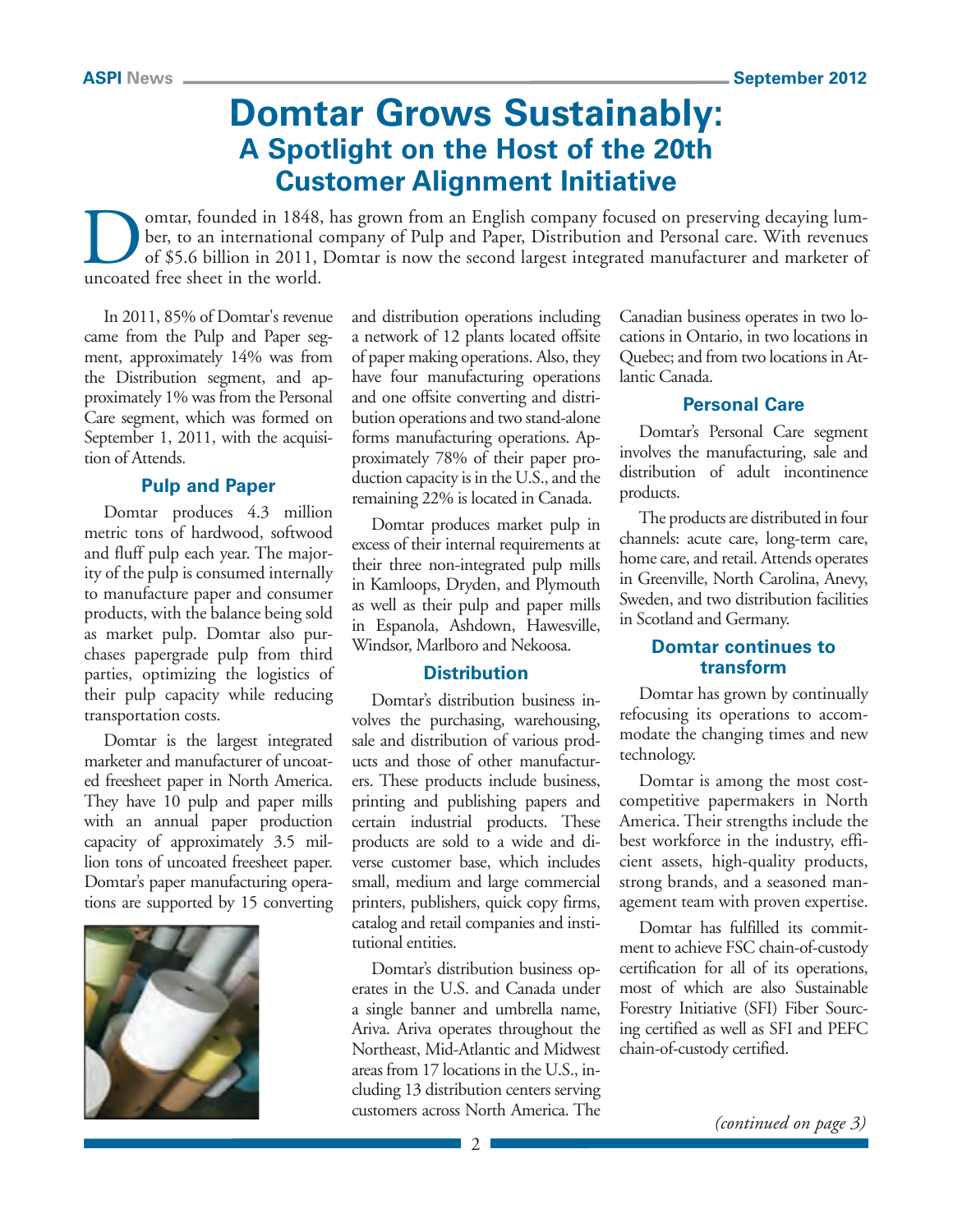### **Domtar Grows Sustainably**

*(continued from page 2)*

Sales of the FSC-certified Domtar EarthChoice® family of papers, officially launched in 2005, continue to grow. In 2009, Domtar celebrated the sale of its millionth ton of FSCcertified product, providing powerful testimony to its longstanding and continued commitment to sustainability. This brand is unique in the paper industry for the support it has garnered from environmental groups, including Rainforest Alliance and WWF-Canada. All EarthChoice products proudly display the FSC logo and Rainforest Alliance seal and represent the widest range of environmentally responsible papers in North America and quite possibly in the world.

### **Sustainability**

Domtar knows that sustainability is about having a vision aimed at balancing economic, environmental and social concerns in daily work. As Domtar began to notice this rising trend with their customers, they chose to stand behind that vision by offering pulp and paper products that provide performance today and can make a difference tomorrow.

As a trusted industry leader in environmental responsibility, Domtar is dedicated to helping make sense of sustainability for customers and stakeholders. Domtar has created a variety of tools to equip anyone who wishes to explore the life cycle of paper, look inside common paper myths, provide and review position papers on hot environmental topics and more.

For more on Domtar's sustainability efforts, see page  $8.$ 



## **Domtar Speakers at the 2012 Customer Alignment Meeting**

#### *Domtar Speakers:*

*Jim Thomas – V.P. Purchasing and Materials Management Mike Edwards – Senior V.P. Pulp and Paper Manufacturing Michael Fagan – President, Domtar Personal Care Division Martin Lorrion – V.P. Manufacturing Region 1 Roger Brear – Sr., V.P. Operations Support Bill MacPherson – Director of Central Engineering Bruno Marcoccia – Director of Research & Development Jack Bray – V.P. Manufacturing Region 2 Bill Edwards – V.P. Mill Manager, Marlboro Dennis Askew – V.P. Mill Manager, Plymouth Kathy Wholley – Director of Advertising & Communications* *Allen Bohn – Maintenance and Engineering Manager, Plymouth David Struhs – V.P. Sustainability Pascal Bosse – V.P. Corporate Communications and Investor Relations*

### *Additional Speakers: Soile Kilpi – Director, Pöyry Management Consulting Kevin Mason, CFA – Managing Director—Equity Research Associates*

Visit [www.aspinet.org to](http://www.aspinet.org) register for this event.  $\blacklozenge$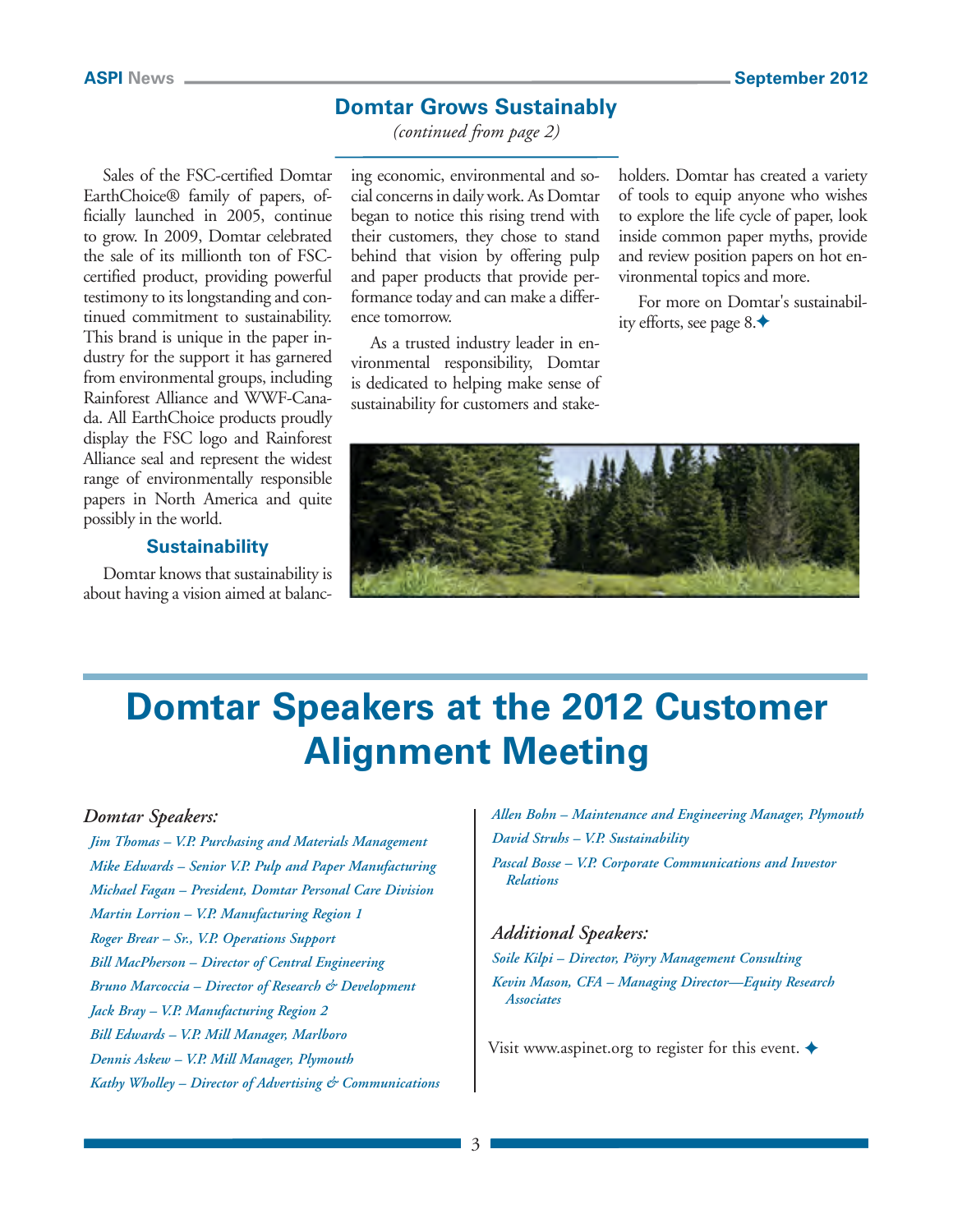## **Domtar Expands into Nanotechnology**

Too small to see but too big to ignore, nanotechnology is helping improve products that we use every day and creating new, exciting products for the future. Also—and not least of all—it could be a potential savior of the p day and creating new, exciting products for the future. Also—and not least of all—it could be a potential savior of the pulp and paper industry.

While there are a lot of nano materials, the one most relevant to our wood-based industry is nanocrystalline cellulose, a renewable, recyclable and abundant nano material made of cellulose fibers from the pulp manufacturing process. Currently the paper industry uses nanotechnology in two ways: to enhance current products and create new ones, and to discover ways that cellulose fibers can be used for products outside the industry.

Cellulose is the world's most abundant natural polymer and has crystalline properties that allow colored films to be produced without pigments. Nanocellulose also has a very high elastic modulus making it extremely stiff—10 times the high tensile strength of steel—and a thermal expansion 100 times lower than steel. Films can be produced that are 80% - 90% transparent, and barrier properties will allow control of oxygen transfer. Potential applications are endless and best of all, it is highly

biodegradable. Researchers around the world are looking into making stronger paper, better coatings, improved barrier properties, and replacing petroleum-based polymers, all with nanocellulose<sup>1</sup>.

### **MAKING IT PAY**

One of the first pulp and paper companies to recogize and capitalize on nanocellulose is CelluForce, a joint venture of Domtar Corporation and FPInnovations, created in July 2010 to manufacture nanocrystalline cellulose (NCC) at a 35,000 sq ft commercial demonstration plant currently under construction on the site of Domtar's pulp and paper mill in Windsor, Quebec, Canada, and staffed by about 30 employees from the Windsor mill. The \$42 million project, of which \$32 million came in the form of government support, began operations earlier last year.

CelluForce plans to sell the extract, under the trademarks of "Impact" and "Allure," to clients in

4



NCC will be produced in a 35,000 sq ft commercial demonstration plant currently under pulp from the Windsor opera*construction on the site of Domtar's pulp and paper mill in Windsor, Quebec, Canada*

the paint and coatings, bioplastics and textile industries. Addition of NCC can make products up to 10 times stronger, according to Jean Moreau, the company's CEO and former vice president of finance with Domtar, and who now spends much of his time looking for market applications for the CelluForce product. "We're bringing a virtually non-toxic bio-product to market for industries that will no longer need to use environmentally harmful chemicals in the manufacture of their products," he says.

Moreau notes that the new ven-

ture differs from the manufacture of traditional pulp and paper products because "the input is pulp and the output is NCC, which is a specialty chemical ingredient."



*Jean Moreau, CEO, CelluForce*

### **UP AND RUNNING**

CelluForce's objective was to produce 1 ton/day of NCC starting in 2012, which would be a significant achievement according to Moreau who says that up until now, the largest quantity produced is 3 kilos per week. "We are the only and first semi-commercial facility," he says. "It will be a new process so there will be a lot of challenges to get the process from a lab perspective, up and running commercially."

CelluForce uses dry hardwood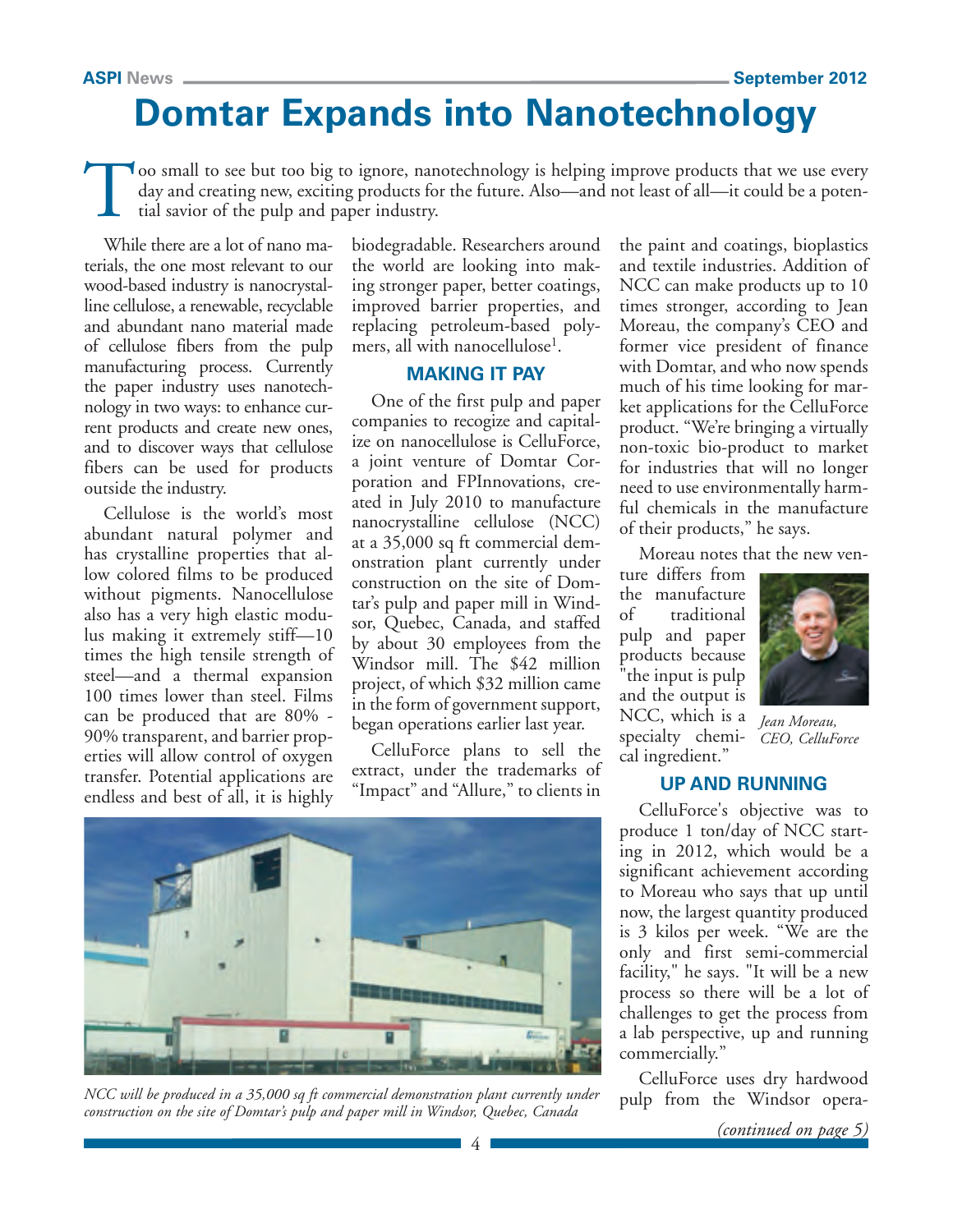### **Domtar expands into nanotechnology**

*(continued from page 4)*

tion, and converts it to NCC using a revolutionary technological breakthrough developed by FPInnovations (FPI). When the liquid slurry is dried, the product looks like tack powder and ships in bags and on pallets. A little NCC goes a long way. When added to a coating or polymer, the dosage required is very small and one ton of NCC can produce about 50 tons of finished products.

According to Moreau, pulp and paper applications are at a minimum right now. "Some pulp and paper companies are knocking on our door such as from the packaging side where we can enhance film or barrier aspects or strength," he says. "On the coating side, at this point it is really a specialty product."

One interesting potential application that Moreau cites is for use in security papers. As NCC has "needles" that lean in one direction, it could be used to make paper that can shift colors and be virtually impossible to copy.

According to Moreau, Domtar is leading the way on this product

because when FPI knocked on the door, "John D. Williams and his management team had the vision to realize that it is a risky start up as it is new technology, but realized that we are part of an industry that is going down at the pulp and paper level and we need to invest in new technologies. This is just one of a number in the pipeline.

"If we are successful on the technical side, we could be looking at a significant market size in the range of several ten thousands of tons, which looks quite small, but as a specialty product with nice pricing, it could be a very interesting business venture," said Moreau. "Being the first plant up and running in the world give us a great advantage."

According to Moreau, the demo plant is ultimately just to demonstrate the characteristics of the product. If successful, the company will build new commercial plants around the world.

"We believe we are at the level to create a new market, almost an extension of the pulp market," concludes Moreau. "Taking it to



*Wood CNCs. Source: RJ Moon, A Martini, J Nairn, J Simonsen, and J Youngblood, "Cellulose Nanomaterials Review: Structure, Properties and Nanocomposites," Chemical Society Reviews, 40: 3941-3994. (2011). DOI:10.1039/C0CS00108B.*

a different level allows us to bring wood fiber into a totally different environment."  $\triangleq$ 

#### *REFERENCES:*

1 "Cellulose Nanomaterials – Out of the Lab and onto the Paper Machine", International Magazine for the Machinery and Processing for Coating and Converting, July 2011).

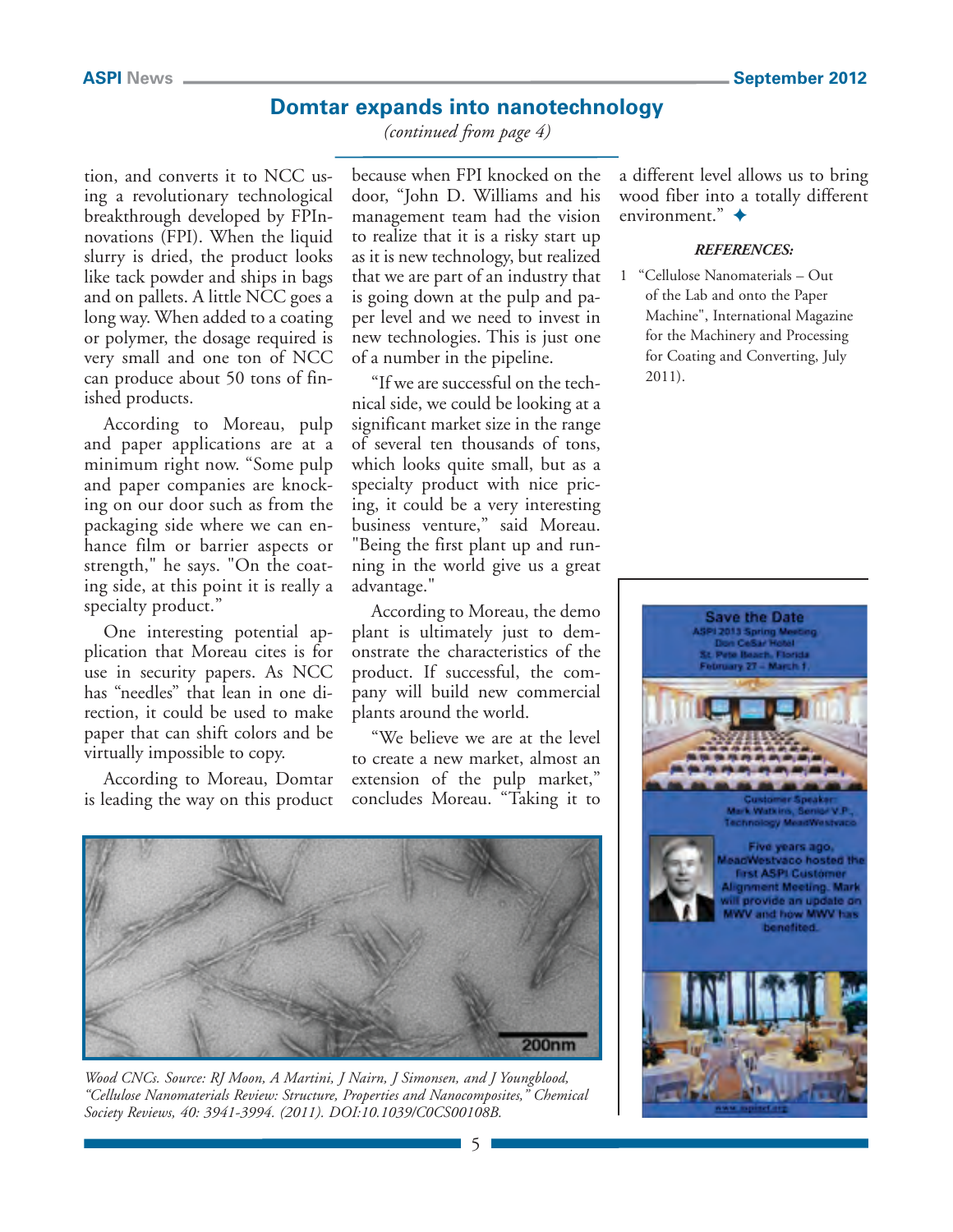### **A Business Case for Sustainability Sustainable growth is a prerequisite for future profitability and survivability at AkzoNobel.**

#### *By : Fredrick M. Clark*

ndrew Savitz, author of *The Triple Bottom Line*, described the sustainability sweet spot as the common ground shared between a company's business interest and its non-financial stakeholders. He went on to say, "Business leaders with a superficial understanding of sustainability, think of it as a distraction from their main purpose, a chore they hope can be discharged quickly and easily."

This perception was pervasive 7 or 8 years ago when self-imposed Corporate Social Responsibility was the main driver for sustainability and many CEOs thought philanthropic activities were sufficient. Today, shareholder pressure has become the dominant driver for a company's sustainability initiatives. Ernst & Young recently found that half of all shareholder resolutions this year will be sustainabilityrelated. Financial performance now shares the corporate boardroom with safety, energy,  $CO<sub>2</sub>$  emissions, water, waste, product stewardship and regulatory affairs.

In fact, sustainability and longterm shareholder value go hand in hand. Figure 1 from Sustainable Asset Management (SAM), describes the asset performance of companies ranked as Sustainability Leaders versus those who are Sustainability Laggards.

The dark blue line tracks the cumulative outperformance of Portfolio 1 "Sustainability Leaders" versus the overall sample of companies. The light blue line tracks the cumulative underperformance of Portfolio 5 "Sustainability Laggards" versus the broader sample.

The green line tracks the outperformance of an investment strategy that consists of maintaining the sustainability leaders on a







Figure 2. CO2 emissions in AkzoNobel value chain

*(continued on page 7)*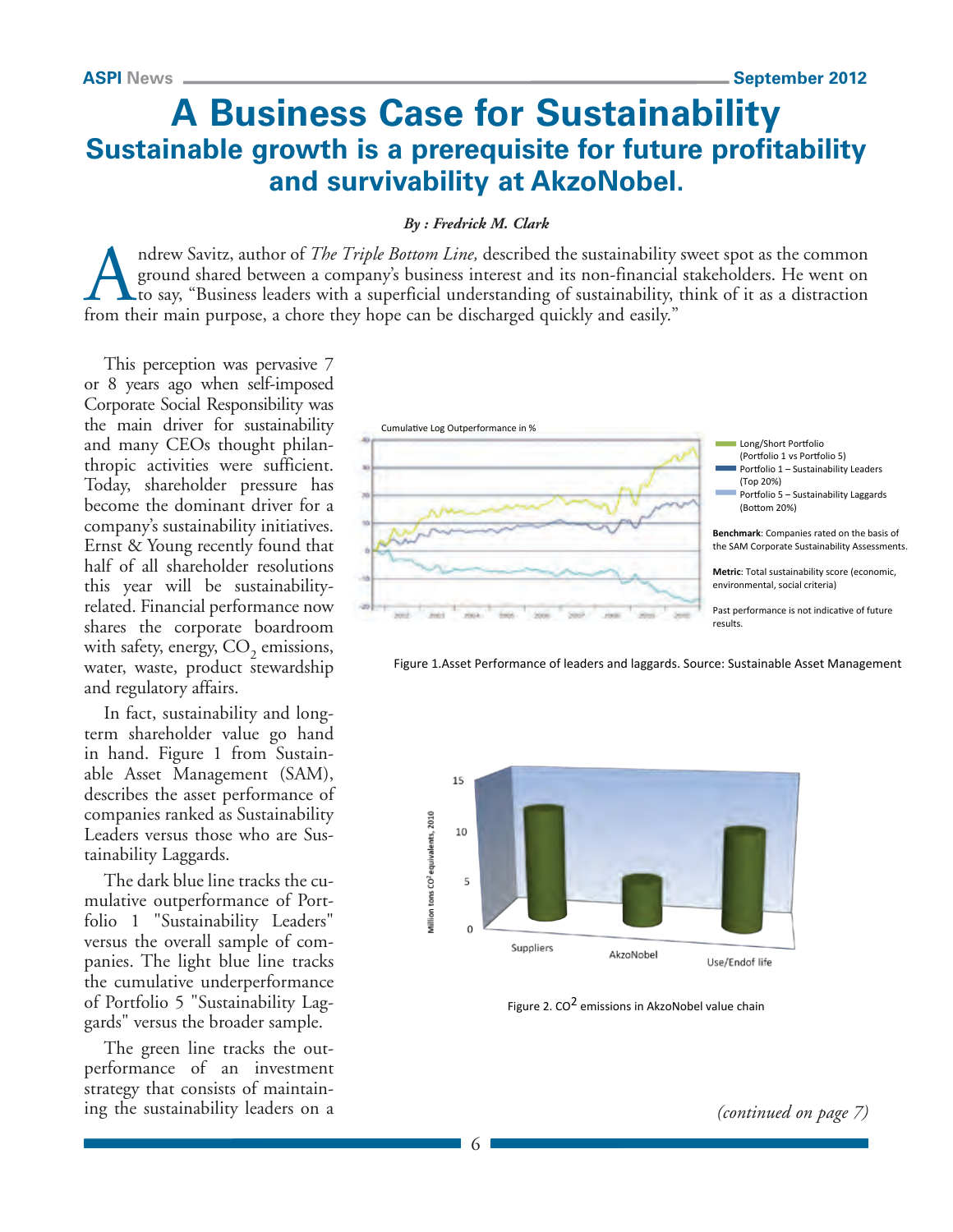### **A Business Case for Sustainability**

*(continued from page 6)*

long position and short-selling the sustainability laggards.

### **THE CASE AT HOME**

At AkzoNobel, we define sustainability as the simultaneous and ethical pursuit of delivering profitable economic growth, lowering our environmental footprint, and developing the talent of our people.

In order to create value for our customers, employees, shareholders, and society at large, we have ambitious sustainability targets to:

- Remain in the top three in the Dow Jones Sustainability Indexes (DJSI).
- Reduce our total recordable injury rate to 2.0 injuries per million hours and be Top 5 in Safety versus our peers.
- Deliver a step change in people development.
- Diversify our workforce with 20% of executives from highgrowth economies.
- Foster key supplier partnerships delivering footprint reduction.

We are focusing on long-term performance and by 2015 our ambition is:

- That Eco-premium solutions (toxicity, energy efficiency, land use, emissions, etc) will make up 30% of revenue.
- To reduce our cradle-to-gate carbon footprint by 10% (25% by 2020).
- To achieve sustainable fresh water use at 100% of our manufacturing sites.
- To deliver 30% improvement in our operational eco-efficiency.
- Reduce VOC's in products.

Many sustainability rating methodologies evaluate how companies link remuneration to these targets and ambitions. At AkzoNobel we embrace this concept and link executive bonuses to performance in the leading sustainability index (SAM/DJSI). Overall, AkzoNobel has ranked 1st or 2nd in the Chemical Sector of the SAM/ DJSI since 2006.

We have adopted the approach of climate change mitigation and set aggressive carbon reduction ambitions of 25% by 2020.

Water sustainability is accelerating in the manufacturing arena and AkzoNobel has instituted a rigorous water sustainability process for operational sites which require risk management with respect to watershed, supply reliability, efficiency, compliance, supply economics, and social context. Our target is 100% water sustainability.

Sustainability has generated opportunities for innovation in our company. The infrastructure challenges (low rail transportation) in Brazil have been minimized by establishing Chemical Islands for sodium chlorate and chlorine dioxide production close to our customer facilities, and in some cases, co-located with our customers. We also continue to develop ecofriendly products like our decorative paint that has solar reflectance properties and can reduce internal house temperatures by 5 $\degree$ C.  $\blacklozenge$ 



*Fredrick Clark*

*Fredrick M. Clark is VP Sustainability, North America & Andinas, AkzoNobel Pulp and Performance Chemicals. He can be contacted at: [fredrick.clark@akzonobel.com.](mailto:fredrick.clark@akzonobel.com)*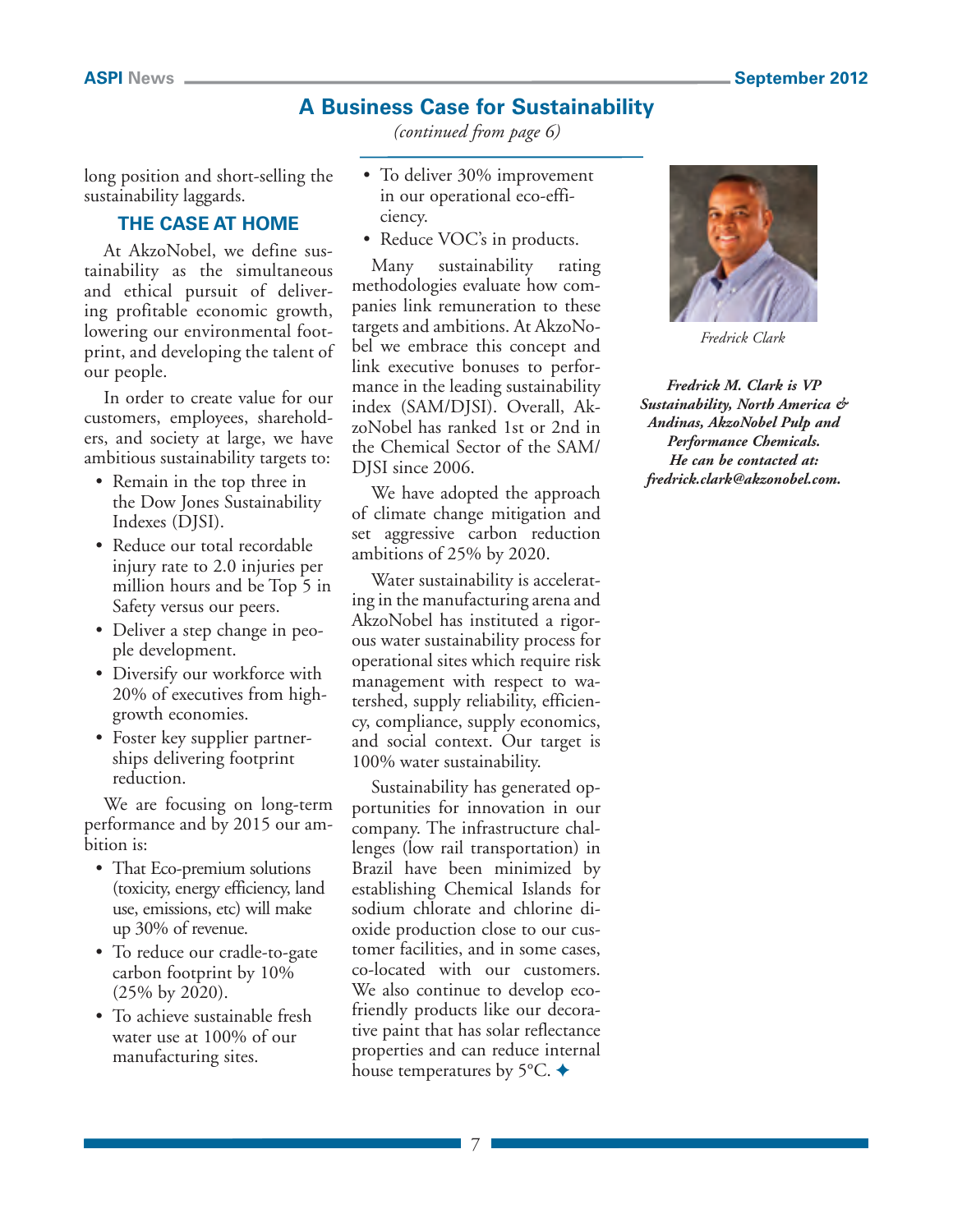## **PAPERbecause – Domtar Teaches the World About "Why Paper?"**

Everyone has seen the phrase, "Don't Print This Email," and they hesitate. Why? Because, to most people, printing is a choice between saving the planet and printing an important document. In 2010, Domtar embarked on a mission to teach the public the facts about printing and paper. Domtar decided not to focus on why people shouldn't use paper, but why they should. Thus, PAPERbecause was born.

### **Why Paper?**

- PAPER because Bringing in the mail is one of the few things we all still have in common
- PAPER because Learning is more rewarding on paper.
- PAPER because Only tracking your finances online is a good way to lose track of your finances.
- PAPER because Over dependence on technology might be making us less intelligent.
- PAPER because The cloud can put all your files at your fingertips, just so long as you have a printer.
- PAPER because Sustainability is the only business model that will survive.



Domtar launched its award winning PAPERbecause campaign in September 2010, and two years later, the campaign continues to make an impact.

"PAPERbecause has enabled Domtar to communicate the importance of paper to business and opinion leaders," said Lewis Fix, V.P. of Sustainable Business and Brand Management at Domtar, in a 2011 press release. "Domtar has long been a leader in sustainable paper production. The PAPERbecause campaign promotes the responsible use of paper, while also reminding people of just how effective paper is in communicating on logical and emotional levels in so many business and personal settings."

In January of this year, Domtar put the PAPERbecause campaign into high gear when they launched the retro advertising campaign. Domtar's retro ad was created by Eric Mower and Associates and won top honors in *The Daily Beast* poll of ads in the 1965-themed *Newsweek* celebrating the return of the *Mad Men* television series.

"PAPERbecause demonstrates that paper is sustainable, personal and purposeful. It's easier to learn on paper, senior executives prefer print versus online information, people make purchases as a result of direct mail, and paper is one of the most recycled products on the planet—more than 63 percent of paper gets recycled," Fix said in another press release. "That's a pretty exciting story about a product that has been in use for more than 2,000 years."

Domtar's PAPERbecause website is full of useful information about paper and how to use it responsibly. To learn more about PAPERbecause, visit [www.](http://www.paperbecause.com) [paperbecause.com.](http://www.paperbecause.com)  $\triangleleft$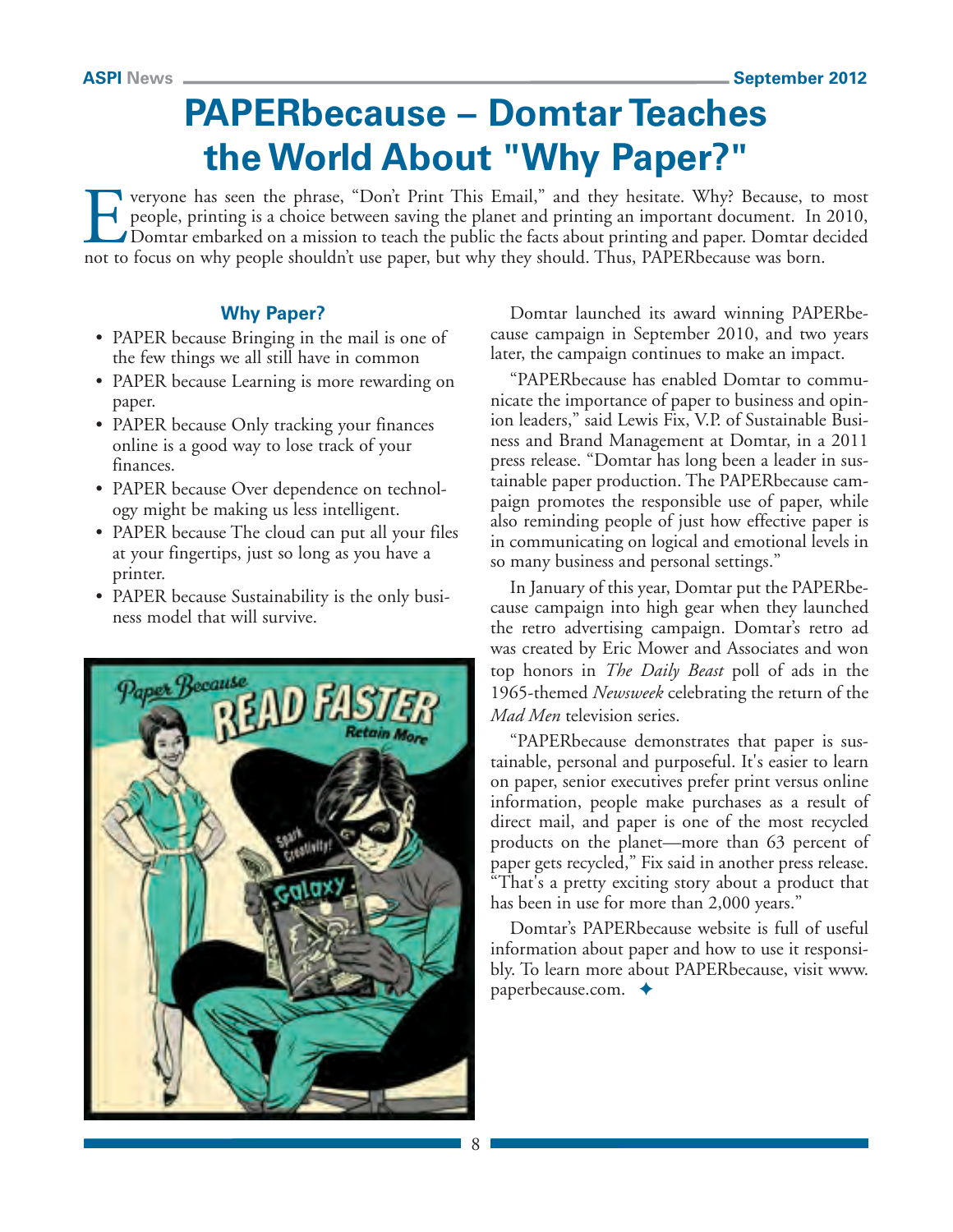## **Five Reasons Why it's Time to Rethink "Maximize Shareholder Value"**

*By Dan Adams*

*For decades, maximizing shareholder value has been the core focus for many companies. Now it is time to focus instead on understanding and meeting our customers' needs.* 

*aximize shareholder value.* If you've heard it once, you've heard it a thousand times. It's the pledge of allegiance recited in boardrooms around the world, the North Star used to guide the decisions of the business masse of allegiance recited in boardrooms around the world, the North Star used to guide the decisions of the business masses. But what if that pledge is just a collection of meaningless words? And what if that faithfully followed star is actually a mirage?

Don't get me wrong. Maximizing shareholder value is a lovely result—but it's a lousy goal. What happens when you give your employees a rousing speech about maximizing shareholder value? Once they wake up from their boredom-induced nap, they'll go back to doing exactly what they had been doing before. After all, what can they do that will raise earnings per share? It's like you're asking them to count all the stars in the sky.

In other words, maximizing shareholder value—a mantra made popular in 1976—is just too vague and uninspiring to move employees to action.

Here are five reasons why it's time to focus on understanding and meeting the needs of your customers:

**Shareholders care more about how healthy your company**  *looks* **than how healthy it is.** According to the authors of the 2008 *Harvard Business Review* article "Innovation Killers," "Over 90% of the shares of publicly traded companies in the U.S. are held in the portfolios of mutual funds, pension funds, and hedge funds. The average holding period for stocks in these portfolios is less than 10 months."

In other words, that hedge fund manager you were trying so hard to please last year has already dumped your stock. Shareholders have very little interest in the long-term health of your company, only in the *appearance of long-term health*. It might be more accurate to refer to today's shareholders as "sharehandlers." Asking an executive to maximize shareholder value can be a very bad idea. If a stock's P/E ratio is 20-to-1, then only 5% of a firm's value is driven by this year's earnings. To put it another way, 95% of shareholder value is driven by shareholders' *expectations* of the future…which can be manipulated. Most of those shareholders are not actually going to be around to see whether the company meets its long-term earnings goals. So the executive with stock options has great incentive to manage investor expectations.

And when managing the expectations of Wall Street analysts conflicts with the actual job of building the firm's long-term competitive strength, guess which wins? Every quarter becomes "the most important quarter in the company's history." Employees will become numb to this familiar refrain because they hear it all the time. Expectations might stay the same or increase or decrease, but not as a result of the proactive effort of the company to create longterm strength.

If the executive team is driving with its parking lights on instead of its high beams, won't the board of directors at least be concerned about investors' long-term financial gains? Unfortunately, that's a pleasant but outdated notion.

**Maximizing shareholder value doesn't work anyway.** We should not be shocked to find this failed logic has led to failed results. Roger Martin researched and compared the pre-maximize era (pre-1976) with the post-maximize era (post-1976), and found: The compound annual real shareholder return actually dropped from 7.6% to 5.9%. The new goal of maximizing shareholder value did nothing to…*maximize* shareholder value.

Companies that were successful often found they had created more illusion than reality. Jack Welch, the "poster child" for maximizing shareholder value, was highly successful over his tenure, but GE shareholder value plummeted after his retirement, most likely because investors were trading on the *ap-*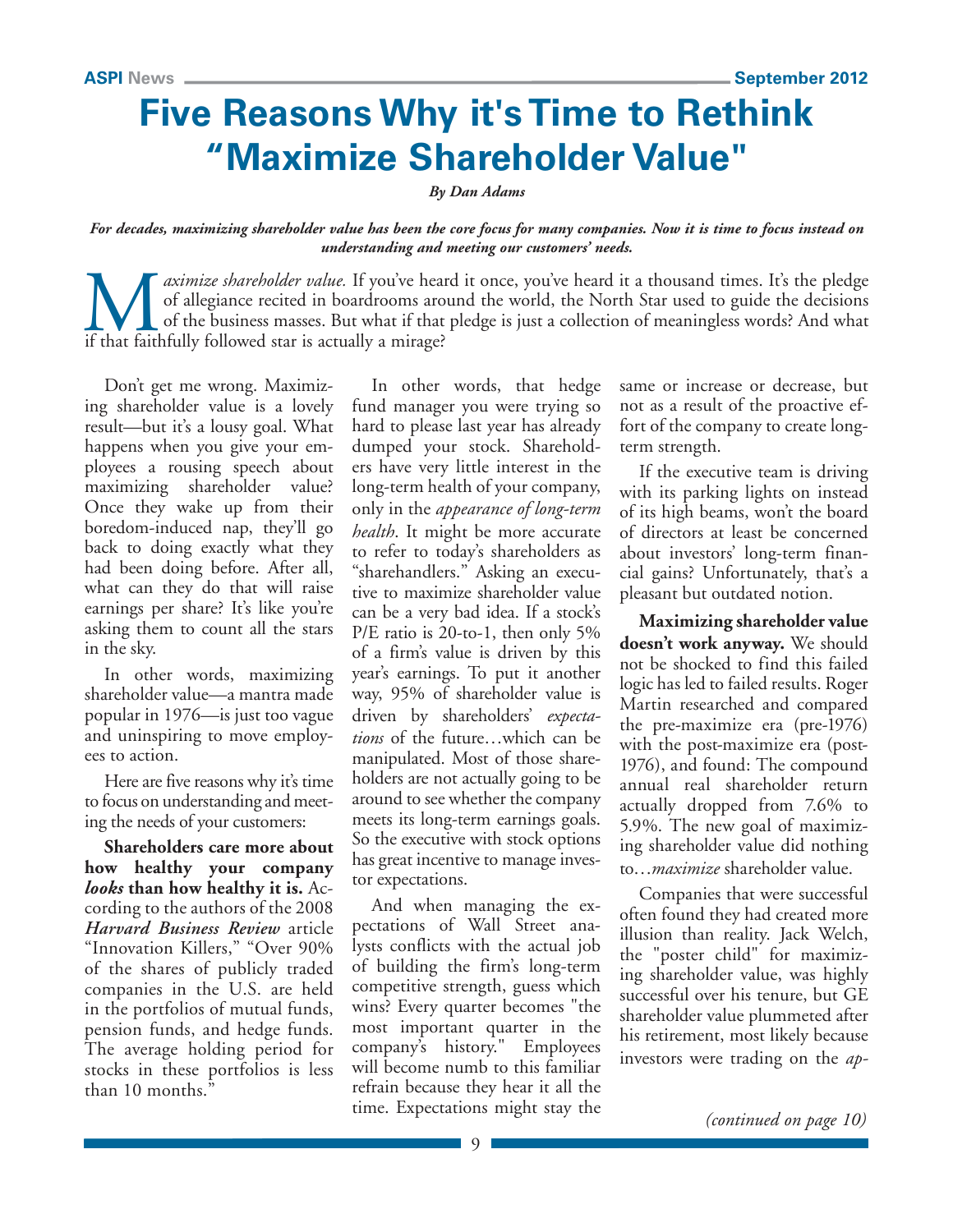### **Five Reasons Why**

*(continued from page 9 )*

*pearance* of health—not the actual long-term health—of GE. It's been 10 years since he retired, and GE's market capitalization is still only one-third of what it was when he left. It may be a long time before his successor(s) can "manage expectations" to the peak he reached. Failed logic and failed results do not mean we should *ignore* shareholder value. We simply must understand shareholder value for what it is and what it is not.

**Only tangible goals, pursued day after day, ultimately get results.** Finishing a marathon is a noble goal, but it's important to note that the personal satisfaction you feel afterwards is the *result* of achieving your goal… and not the actual goal. If you planned to run a marathon and made personal satisfaction your goal, you would fail to focus your training running 26.2 miles. During the marathon, you would be tired and fall well short of personal satisfaction. By confusing the result with the goal, you'd miss out on both.

Like personal satisfaction, maximizing shareholder value can be a difficult thing to figure out how to achieve. But when you focus on something tangible like improving customer satisfaction, you can begin to see how that goal will result in maximized shareholder value.

The happier the customers have, the happier your shareholders will be. The more miles you run leading up to the marathon, the more satisfied you'll be on the day of the race. The organization *behaving* as though its goal is to understand and meet the needs of its custom-

ers, will outperform competitors fixated on shareholder value.

**Employees need a higher calling to be inspired.** If you're the CEO and you think your employees are passionate about this quarter's earnings per share, you're out of touch. You might be excited about it because you have large stock options, but that's not the kind of passion that's going to rub off on your employees. In fact, many employees will question your motivation to reach the goal when they know you'll benefit disproportionately—sometimes wildly disproportionately—from the achievement of that goal.

These same employees, however, can become very motivated when given the opportunity to deliver real and measurable value. As Steve Jobs asked when recruiting John Sculley from Pepsi, "Do you want to sell sugar water for the rest of your life, or do you want to come with me and change the world?" Employees will quickly forget last quarter's earnings, but years from now they'll be telling their grandkids how they were on a new product team that turned their industry upside down.

**Meeting customer needs requires understanding and from understanding can flow a river of profits.** Make a worthy new goal: "Understand and meet the needs of my customers." Two points of clarification: First, "customers" includes both existing and new customers (sometimes in new markets). Second, "meeting needs" must include both value *creation* and value *capture.* Value creation is a new offering that provides value beyond the customer's next best alternative. Value capture is returning some of this customer value to the supplier through appropriate pricing. Done correctly, meeting customer needs will not reduce your profits; it will increase them.

But why should the goal be to understand *and* meet—not just meet—customers' needs? Nearly four decades of research says the new product battle is usually won or lost in the "understanding" phase…often referred to as the "front end of innovation." Companies that directly engage their customers to understand their needs have operating income growth rates three times higher than those that do not.

If you want to change behavior to drive profitable growth, "understand and meet the needs of customers" will do nicely."

The executive's dilemma, of course, is to find a way to survive the short term while building the long term. After all, those shortterm "sharehandlers" will continue to form expectations, and the board of directors will continue to watch these expectations impact stock price. The only solution is to take a two-pronged approach of finding new ways to influence investors while rapidly seeking to understand the customer needs that have, so far, gone unmet.

Not everyone is willing to expend the blood, sweat, and tears it takes to create a new reality inside their company and make a mark in the marketplace. I magine what

*(continued on page 11)*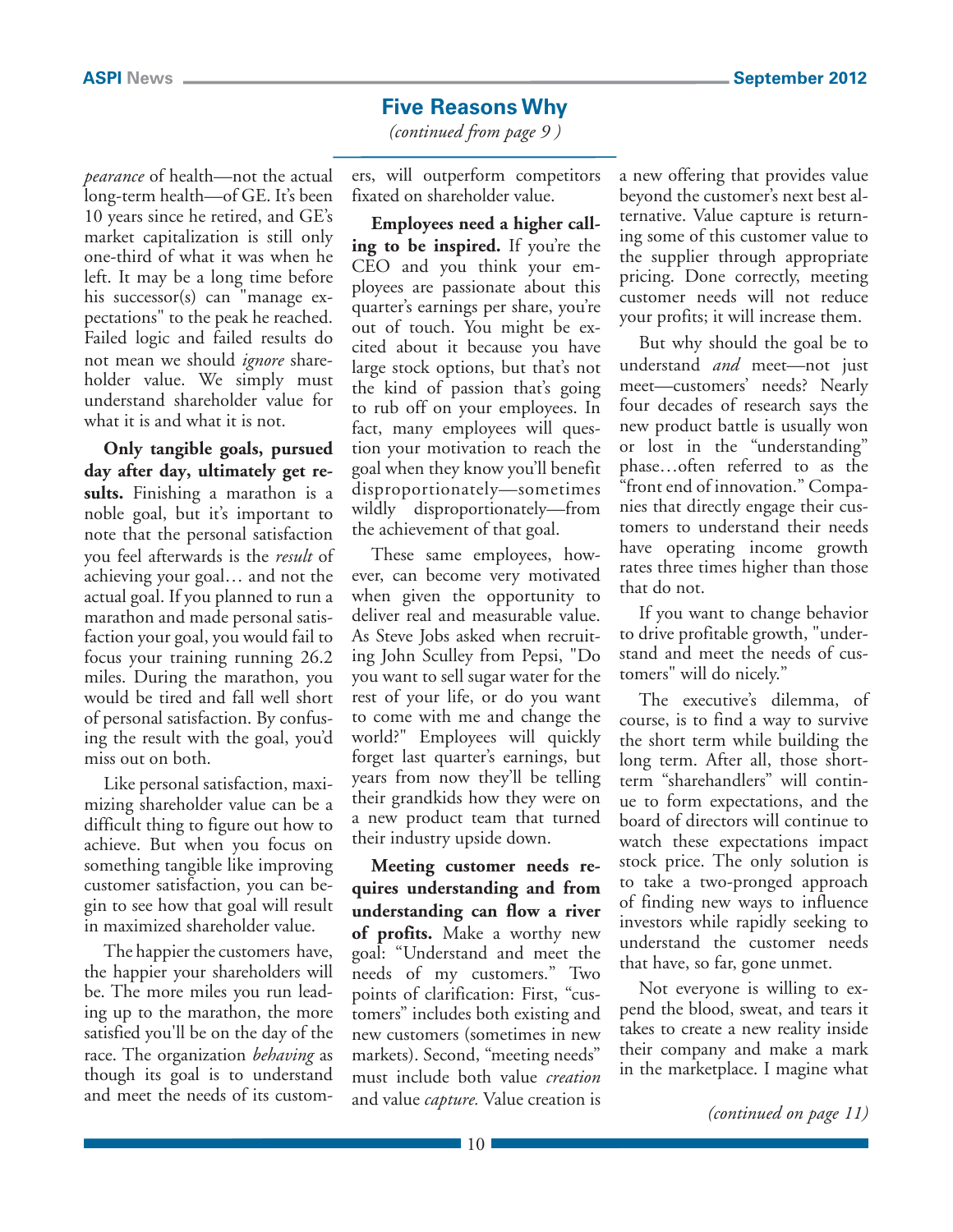### **Five Reasons Why**

*(continued from page 10)*

will happen if you're able to make this shift before your competitors. The edge you'll gain will be tremendous—and so will the rewards.  $\triangleleft$ 



*Dan Adams*

*Dan Adams is president of Advanced Industrial Marketing, Inc., and author of* **New Product Blueprinting: The Handbook for B2B Organic Growth.**

**ASPI Staff Key Contacts**

**Eric Fletty** ASPI Excutive Director +1 770-209-7535 [efletty@aspinet.org](mailto:efletty@aspinet.org)

**Colleen Walker** Director of Member Relations +1 770 209-7349 [cwalker@aspinet.org](mailto:cwalker@aspinet.org)

### **Marilyn Jeans** ASPI Meeting Planner

Office: 770-209-7296 Cell: 404-580-7923 [mjeans@aspinet.com](mailto:mjeans@aspinet.com)

## **ASPI Welcomes New Members**

In 1933 a group of process machinery manufacturers decided to meet every year to competitive issues of interest to support the success of their customers and what is as ASPI was formed. ASPI is the only industry associatio n 1933 a group of process machinery manufacturers decided to meet every year to discuss noncompetitive issues of interest to support the success of their customers and what is now known as ASPI was formed. ASPI is the only industry association that provides a forum for suppliers to:

### **ASPI welcomes its newest members.**